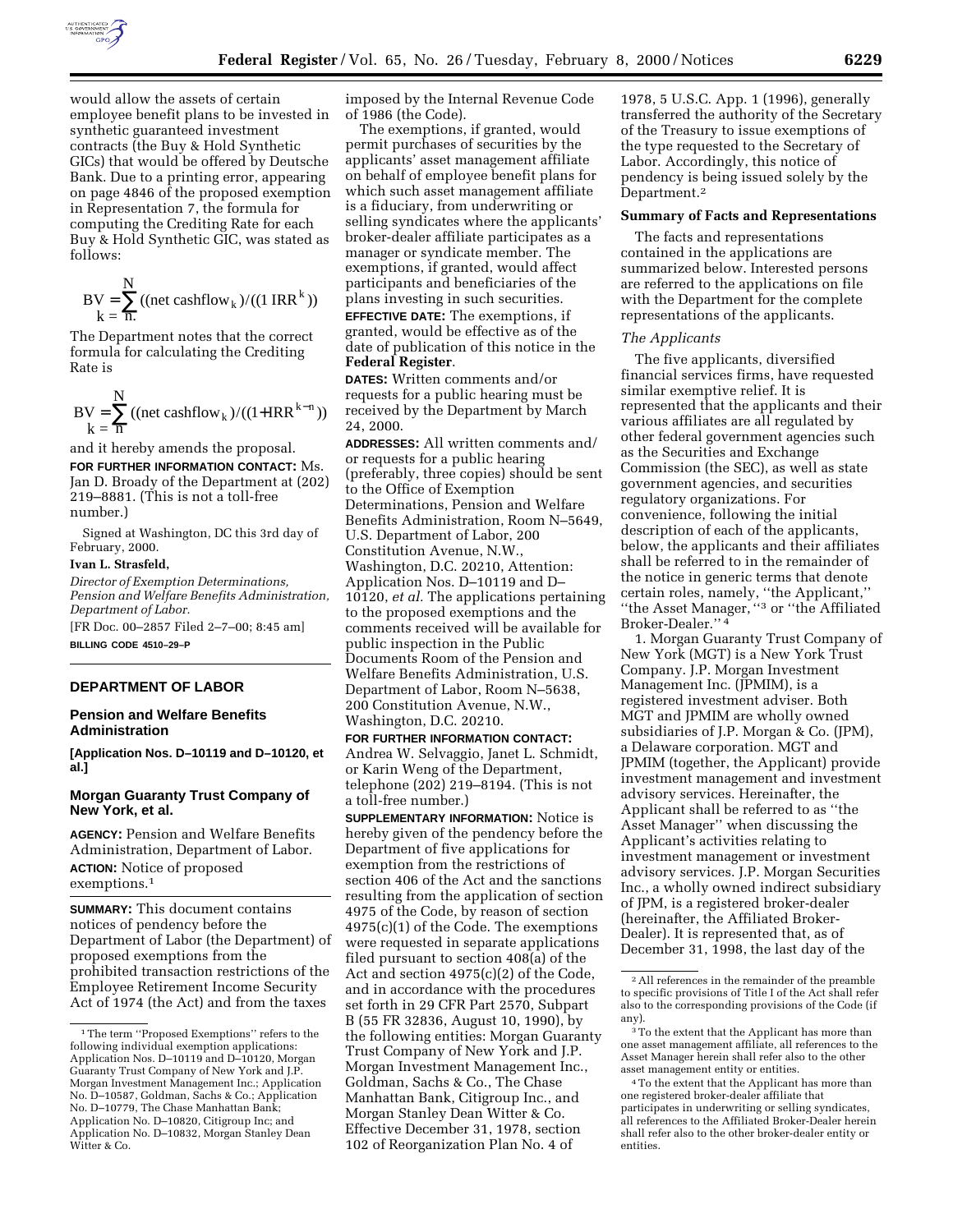most recent fiscal year for which information is available, JPMIM and MGT had \$316 billion in total client assets under management. As of that date, approximately 40 percent of client assets under management were attributable to employee benefit plans (Client Plans) subject to the fiduciary responsibility provisions of the Act, including Client Plans investing in a pooled fund (Pooled Fund).

2. Goldman, Sachs & Co. (Goldman), a New York limited partnership, is a wholly owned subsidiary and the principal operating subsidiary of The Goldman Sachs Group, Inc. Goldman is a registered broker-dealer and investment adviser. Hereinafter, Goldman shall be referred to, generally, as ''the Applicant'' and, specifically, as ''the Affiliated Broker-Dealer'' when discussing Goldman's activities as an underwriter. Goldman, Sachs Asset Management (hereinafter, the Asset Manager) is a separate operating division of the Applicant and is engaged in the investment management and investment advisory business. It is represented that, as of November 26, 1999, the last day of the Applicant's most recent fiscal year, the Asset Manager had total client assets under management of \$241.4 billion. As of that date, approximately 12.7 percent of client assets under management were attributable to Client Plans, including those investing in a Pooled Fund.

3. The Chase Manhattan Bank (CMB), a New York State bank, is a subsidiary of The Chase Manhattan Corporation (CMC). Chase Asset Management (CAM), a registered investment adviser, is a subsidiary of CMB. CMB and CAM (together, the Applicant) provide investment management and investment advisory services. Hereinafter, the Applicant shall be referred to as ''the Asset Manager'' when discussing the Applicant's activities relating to investment management or investment advisory services. Chase Securities Inc., a subsidiary of CMC, is a registered broker-dealer (hereinafter, the Affiliated Broker-Dealer). It is represented that, as of December 31, 1998, the last day of its most recent fiscal year for which information is available, CMB had total client assets under management of approximately \$31 billion. As of that date, CAM had total client assets under management of approximately \$48 billion. As of December 31, 1998, approximately 1.0 percent of client assets of CMB, and approximately 9.6 percent of client assets of CAM, were attributable to Client Plans, including those investing in a Pooled Fund.

4. Citigroup, Inc. (Citigroup or the Applicant) is a Delaware corporation

and a diversified holding company. Salomon Smith Barney Inc. (SSB or the Applicant), a New York corporation, is an indirect subsidiary of Citigroup. SSB is a registered broker-dealer and investment adviser. Hereinafter, SSB shall be referred to, generally, as the ''the Applicant'' and, specifically, as ''the Affiliated Broker-Dealer'' when discussing SSB's activities as an underwriter. Salomon Smith Barney Asset Management (hereinafter, the Asset Manager) is a separate operating division of SSB and is engaged in the investment management and investment advisory business. It is represented that, as of September 30, 1999, the last day of its most recent fiscal year, all of Citigroup's asset management affiliates had, in the aggregate, client assets under management of approximately \$351 billion. As of that date, approximately 3.7 percent of client asset under management were attributable to Client Plans, including those investing in a Pooled Fund.

5. Morgan Stanley Dean Witter & Co. (hereinafter, the Applicant) is a publicly traded Delaware corporation. The Applicant is a registered investment adviser. Morgan Stanley Dean Witter Investment Management Inc. (hereinafter, the Asset Manager) is a wholly owned subsidiary of the Applicant. The Asset Manager is a registered investment adviser. Morgan Stanley & Co. Incorporated (hereinafter, the Affiliated Broker-Dealer) is another wholly owned subsidiary of the Applicant. The Affiliated Broker-Dealer is a registered investment adviser and broker-dealer. It is represented that all of the Applicant's asset management affiliates had, in the aggregate, client assets under management of approximately \$425 billion, as of November 30, 1999, the last day of their most recent fiscal year. As of that date, approximately 20 percent of client assets under management were attributable to Client Plans, including those investing in a Pooled Fund.

### *Requested Exemption*

6. Each Applicant requests exemptive relief permitting purchases of securities by the Asset Manager, for the Asset Manager's Client Plans, including Pooled Funds, from underwriting or selling syndicates in which the Affiliated Broker-Dealer participates as a manager or member. Each Applicant states that such purchases would be made from an underwriter or brokerdealer other than the Affiliated Broker-Dealer and that the Affiliated Broker-Dealer would not receive any selling concessions with respect to the securities sold to Client Plans.

7. Each Applicant represents that where the Affiliated Broker-Dealer is a member of an underwriting or selling syndicate, the Asset Manager makes purchases of securities for its Client Plans in compliance with Prohibited Transaction Exemption (PTE) 75–1 (40 FR 50845, October 31, 1975), Part III. PTE 75–1, Part III, provides a class exemption, under certain conditions, for a plan fiduciary to purchase securities from an underwriting or selling syndicate of which the fiduciary or an affiliate is a member. However, relief under PTE 75–1 is unavailable if the fiduciary or its affiliate is a manager of the underwriting or selling syndicate.

8. Regardless of whether the fiduciary or its affiliate is a manager or member of the underwriting or selling syndicate, PTE 75–1 is also unavailable for the purchase of unregistered securities, including securities that have been purchased by an underwriter for resale to ''qualified institutional buyers'' (QIBs), pursuant to SEC Rule 144A (17 CFR 230.144A) under the Securities Act of 1933 (the 1933 Act)(Rule 144A Securities). Rule 144A is frequently used for sales of securities of foreign issuers to U.S. investors who are QIBs. Each Applicant states that syndicates selling securities pursuant to Rule 144A are functionally equivalent to syndicates selling securities in registered offerings.

9. Each Applicant represents that the Affiliated Broker-Dealer is frequently involved in securities offerings as a manager of underwriting or selling syndicates, or as a manager or member of a syndicate selling Rule 144A Securities. Each Applicant further asserts that the inability of the Asset Manager to purchase securities for its Client Plans from such syndicates can be detrimental to those accounts because the accounts can lose important investment opportunities.

10. According to each Applicant, there has been considerable consolidation in the nation's financial services industry since 1975, resulting in more situations where a plan fiduciary may be affiliated with the manager of an underwriting syndicate.5

<sup>5</sup>For further background, see ''The Costs Imposed on Pension Plans by ERISA's Prohibited Transactions Provisions,'' December 1998, Anthony Saunders and Ingo Walter. This study, by Professors Saunders and Walter of the Stern School of Business of New York University, discusses the consolidation of the financial services industry. It was privately commissioned by J.P. Morgan (see Application Nos. D–10119 and D–10120). The study estimates the economic loss to plans resulting from their investment managers' inability to purchase securities from affiliated underwritings by examining the one-day, one-week, and one-month investment returns on various initial public offerings (IPOs) during the years 1991 through 1996. In response to the Department's request for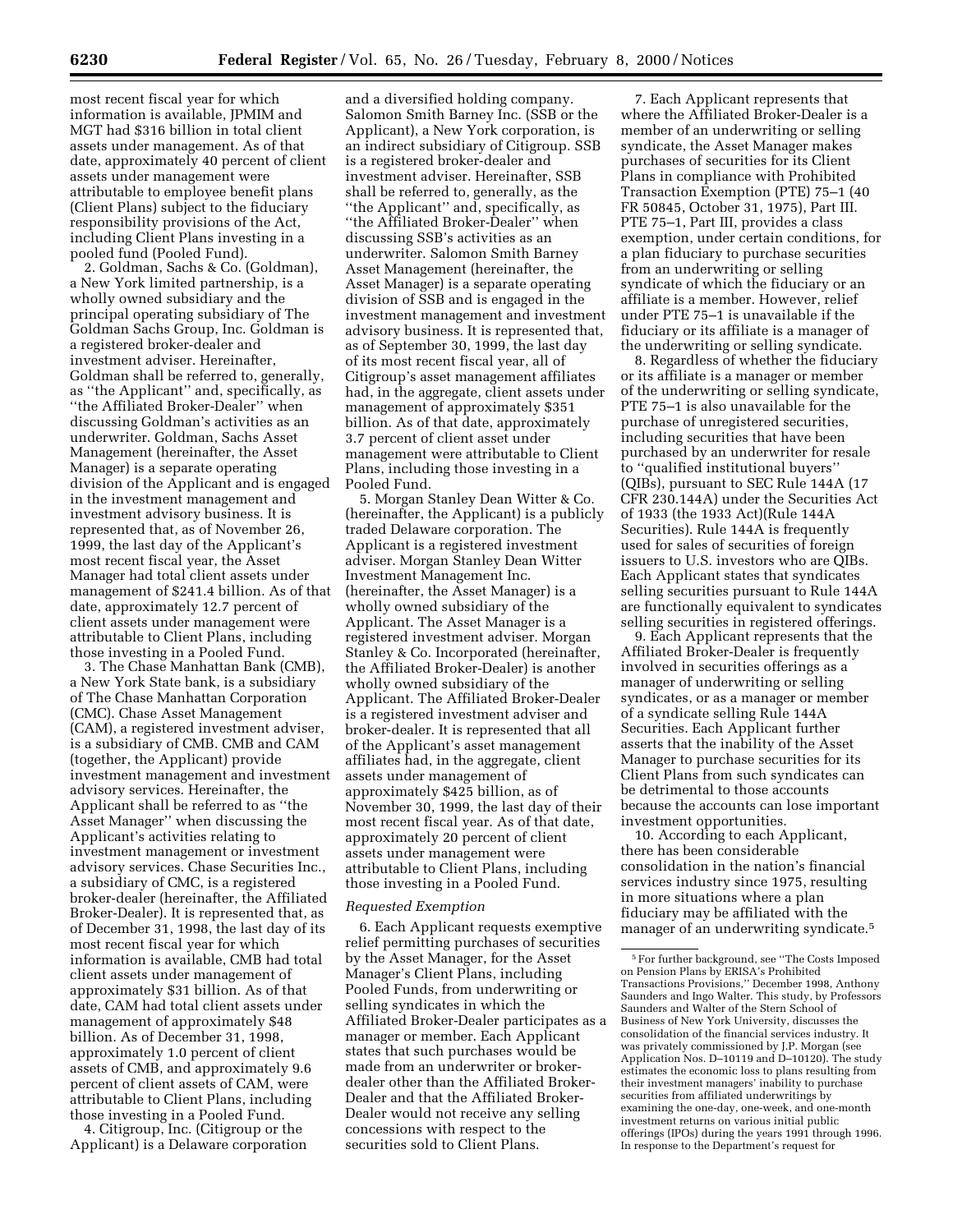In addition, many plans have expanded their investment portfolios in recent years to include foreign securities. As a result, the exemption provided in PTE 75–1, Part III, is often unavailable for purchases of certain securities that may be appropriate plan investments.<sup>6</sup>

#### *Investments in Offered Securities*

11. Each Applicant represents that the Asset Manager makes investment decisions on behalf of, or renders investment advice to, its Client Plans in accordance with the governing document of the particular Client Plan or Pooled Fund and the guidelines and objectives established in the investment management or advisory agreement. Since the Client Plans are covered by Title I of the Act, such investment decisions are also subject to the fiduciary responsibility provisions of the Act.

12. Each Applicant states, therefore, that a decision to invest in particular securities is made on the basis of price, value, and a Client Plan's investment criteria, not on whether the securities are currently being sold through an underwriting or selling syndicate. Each Applicant further asserts that the Asset Manager has little incentive to make purchases from offerings for which the Affiliated Broker-Dealer is an underwriter that are not in the interests of the Client Plans because the Asset Manager's compensation for its services is generally based upon assets under management. If the assets under its management do not perform well, the Asset Manager will receive less compensation and could lose clients.

13. Each Applicant states that the Asset Manager generally purchases securities in large blocks because the same investments will be made across several of its accounts. If there is a new offering of an equity or fixed income

6Under the Gramm-Leach-Bliley Act, signed into law by the President on November 12, 1999, certain provisions of the Glass-Steagall Act and the Bank Holding Company Act of 1956, as amended, are repealed. The Department notes that the effect of such law will likely be further consolidation of the financial services industry. The new law will facilitate cross-ownership and control among bank holding companies and securities firms through the creation of ''financial holding companies'' that will be permitted to engage in a broad range of financial and related activities, including underwriting and dealing activities.

security that the Asset Manager had otherwise intended to purchase, it may be able to purchase the security through the offering syndicate at a lower price than it would pay in the open market, without transaction costs and with a reduced market impact if it is buying a relatively large quantity. This is because a large purchase in the open market can cause an increase in the market price and, consequently, in the cost of the securities. Purchasing from an offering syndicate can thus reduce the costs to the Asset Manager's Client Plans.

14. However, absent an individual exemption, if the Affiliated Broker-Dealer is a manager of the syndicate underwriting the offering, the Asset Manager is currently foreclosed from purchasing any securities from that underwriting syndicate. If the Asset Manager then purchases the same securities in the secondary market, the Client Plans may incur greater costs because the market price is often higher than the offering price, and because of transaction and market impact costs. Alternatively, the Asset Manager may have foregone other investment opportunities because of its decision to purchase in the offering, and these opportunities, if still available, may have become more expensive.

# *Underwriting of Securities Offerings*

15. Each Applicant represents that the Affiliated Broker-Dealer manages and participates in firm commitment underwriting syndicates for registered offerings of both equity and debt securities. While equity and debt underwritings may operate differently with regard to the actual sales process, the basic structures are the same. In a firm commitment underwriting, the underwriting syndicate acquires the securities from the issuer and then sells the securities to investors.

16. Each Applicant represents that while, as a legal matter, the syndicate assumes the risk that the securities might not be distributable, as a practical matter, this risk is reduced, in marketed deals, through ''building a book'' (*i.e.*, taking indications of interest) prior to pricing the securities. Each Applicant asserts that, consequently, there is little incentive for the underwriters to use their discretionary accounts (or the discretionary accounts of their affiliates) to buy up the securities as a way to avoid underwriting liabilities.

17. Each syndicate has a lead manager, who is the principal contact between the syndicate and the issuer and who is responsible for organizing and coordinating the syndicate. The syndicate may also have co-managers, who generally assist the lead manager in

working with the issuer to prepare the registration statement to be filed with the SEC and in distributing the underwritten securities. While equity syndicates typically include additional members that are not managers, more recently, membership in many debt syndicates has been limited to lead and co-managers.

18. Where more than one underwriter is involved, the lead manager, who has been selected by the issuer, contacts other underwriters, and the underwriters enter into an Agreement Among Underwriters. Most lead managers have a form of agreement. This document is then supplemented for the particular deal by sending an ''invitation telex'' setting forth particular terms to the other underwriters.

19. The arrangement between the syndicate and the issuer is embodied in an underwriting agreement, which is signed on behalf of the underwriters by one or more of the managers. The underwriting agreement provides, subject to certain closing conditions, that the underwriters are obligated to purchase the underwritten securities from the issuer in accordance with their respective commitments. This obligation is met by using the proceeds received from the buyers of the securities in the offering, although there is a risk that the underwriters will have to pay for a portion of the securities, in the event that not all of the securities are sold.

20. However, each Applicant represents that, generally, the risk that the securities will not be sold is small because the underwriting agreement is not executed until after the underwriters have obtained indications of interest in purchasing the securities from a sufficient number of investors to acquire all the securities being offered. Once the underwriting agreement is executed, the underwriters immediately begin contacting the investors to confirm the sales, first orally and then by written confirmation, and sales are finalized within hours and sometimes minutes. The underwriters are anxious to complete the sales as soon as possible because until they ''break syndicate,'' they cannot enter the market. In many cases, the underwriters will act as market-markers for the security. A market-maker holds itself out as willing to buy or sell the security for its own account on a regular basis.

21. Each Applicant represents that the process of ''building a book'' or soliciting interest occurs as follows. In an equity offering, after a registration statement is filed with the SEC and while it is under review by the SEC

additional information, Professor Walter explained, in a letter dated August 20, 1999, why short periods were selected for calculating the hypothetical returns: ''The fact that IPOs do not have significant excess performance over the long run is well documented in finance and is known to all mutual and pension fund managers. Indeed, long-term relative performance of IPOs (*i.e.*, those held for a period over 3 years) is significantly below market performance as measured by standard indices such as the S&P  $500 \ldots$ .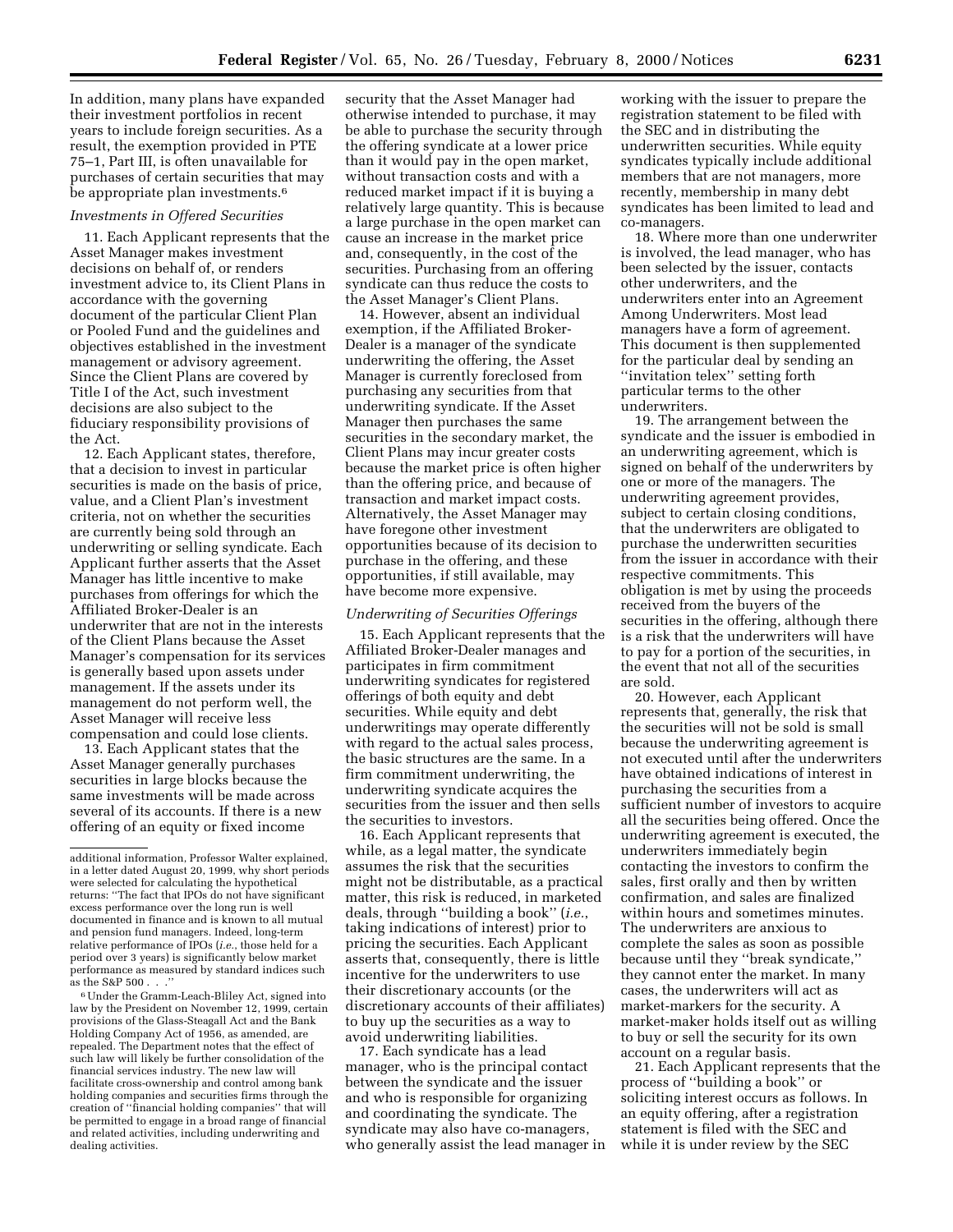staff, representatives of the issuer and the managers conduct meetings with potential investors, who learn about the company and the securities and receive a preliminary prospectus. The underwriters cannot make any firm sales until the registration statement is declared effective by the SEC. Prior to the effective date, while the investors thus cannot become legally obligated to make a purchase, they indicate whether they have an interest in buying, and the managers compile a ''book'' of investors who are willing to ''circle'' a particular portion of the issue. These indications of interest are sometimes referred to as a ''soft circle'' because investors cannot be legally bound to buy the securities until the registration statement is effective. However, each Applicant represents that investors generally follow through on their indications of interest, and would be expected to do so, barring any sudden adverse developments (in which case it is likely that the offering would be withdrawn), because if they do not follow through, the underwriters will be reluctant to sell to them in future offerings.

22. Assuming that the meetings have produced sufficient indications of interest, each Applicant represents that the issuer and the managers together will set the price of the securities and ask the SEC to declare the registration effective. After the registration statement becomes effective and the underwriting agreement is executed, the underwriters contact those investors who have indicated an interest in purchasing securities in the offering to execute the sales. Each Applicant represents that offerings are often oversubscribed, and many have an overallotment option that the underwriters can exercise to acquire additional shares from the issuer. Where an offering is oversubscribed, the underwriters decide how to allocate the securities among the potential purchasers. However, if an issue is a ''hot issue,'' i.e., it is selling in the market at a premium above its offering price, the underwriters may not hold this hot issue in their own accounts, nor sell it to their officers and directors. A hot issue may also not be sold to the personal accounts of those responsible for investing for others, such as officers of banks, insurance companies, mutual funds, and investment advisers. (NASD Manual & Notices to Members, IM–2110–1)

23. Each Applicant represents that debt offerings may be ''negotiated'' offerings, ''competitive bid'' offerings, or ''bought deals.'' ''Negotiated'' offerings, which often involve non-investment grade securities, are conducted in the same manner as an equity offering with

regard to when the underwriting agreement is executed and how the securities are offered. ''Competitive bid'' offerings, in which the issuer determines the price for the securities through competitive bidding rather than negotiating the price with the underwriting syndicate, are performed under ''shelf'' registration statements pursuant to SEC Rule 415 under the 1933 Act (17 CFR 230.415).7

24. In a competitive bid offering, prospective lead underwriters will bid against one another to purchase debt securities, based upon their determinations of the degree of investor interest in the securities. Depending on the level of investor interest and the size of the offering, a bidding lead underwriter may bring in co-managers to assist in the sales process. Most of the securities are frequently sold within hours, or sometimes even less than an hour, after the securities are made available for purchase.

25. Because of market forces and the requirements of Rule 415, the competitive bid process is generally available only to issuers of investmentgrade securities who have been subject to the reporting requirements of the Securities Exchange Act of 1934 (the 1934 Act) for at least one year.

26. Occasionally, in highly-rated debt issues, underwriters ''buy'' the entire deal off of a ''shelf registration'' before obtaining indications of interest. These ''bought'' deals involve issuers whose securities enjoy a deep and liquid secondary market, such that an underwriter has confidence without premarketing that it can identify purchasers for the bonds.

### *Structure of Diversified Financial Services Firms*

27. Each Applicant represents that there are internal policies in place that restrict contact and the flow of information between investment management personnel and noninvestment management personnel. These policies are designed to protect against ''insider trading,'' i.e., trading on information not available to the general public that may affect the market price of the securities. Diversified financial services firms must be concerned about insider trading problems because one part of the firm—e.g., the mergers and acquisitions group—could come into possession of non-public information regarding an upcoming transaction involving a particular issuer, while

another part of the firm—e.g., the investment management group—could be trading in the securities of that issuer for its clients.8

28. Each Applicant states that its business separation policies and procedures are also designed to restrict the flow of any information to or from the Asset Manager that could limit its flexibility in managing client assets, and of information obtained or developed by the Asset Manager that could be used by other parts of the organization, to the detriment of the Asset Manager's clients.

29. Each Applicant states that major clients of the Affiliated Broker-Dealer include investment management firms that are competitors of the Asset Manager. Similarly, the Asset Manager deals on a regular basis with brokerdealers that compete with the Affiliated Broker-Dealer. If special consideration were shown to an affiliate, such conduct would likely adversely affect the relationships of the Affiliated Broker-Dealer and of the Asset Manager with firms that compete with that affiliate. Therefore, a goal of each Applicant's business separation policy is to avoid any possible perception of improper flows of information between the Affiliated Broker-Dealer and the Asset Manager, in order to prevent any adverse impact on client and business relationships.

### *Underwriting Compensation*

30. Each Applicant represents that the underwriters are compensated through the ''spread,'' or difference, between the price at which the underwriters buy the securities from the issuer and the price at which the securities are sold to the public. The spread is divided into three components.

31. The first component includes the management fee, which generally represents an agreed upon percentage of the overall spread and is allocated among the lead manager and comanagers. Where there is more than one managing underwriter, the way the management fee will be allocated among the managers is generally agreed upon prior to soliciting indications of interest (the process of ''building a book''). Thus, according to each Applicant, such management fee allocations are not

<sup>7</sup>Rule 415 permits an issuer to sell debt as well as equity securities under an effective registration statement previously filed with the SEC by filing a post-effective amendment or supplemental prospectus.

<sup>8</sup>The Insider Trading and Securities Fraud Enforcement Act of 1988 required brokers and dealers to maintain and enforce written policies and procedures that are ''reasonably designed . . . to prevent the misuse in violation of [the federal securities laws] . . . of material, nonpublic information by such broker or dealer or any person associated with such broker or dealer.'' (Section 15(f) of the 1934 Act (15 U.S.C. 780(f)); see also Rules 342 and 351 of the NYSE and SEC Regulation M (17 CFR 242.100(a)(3)).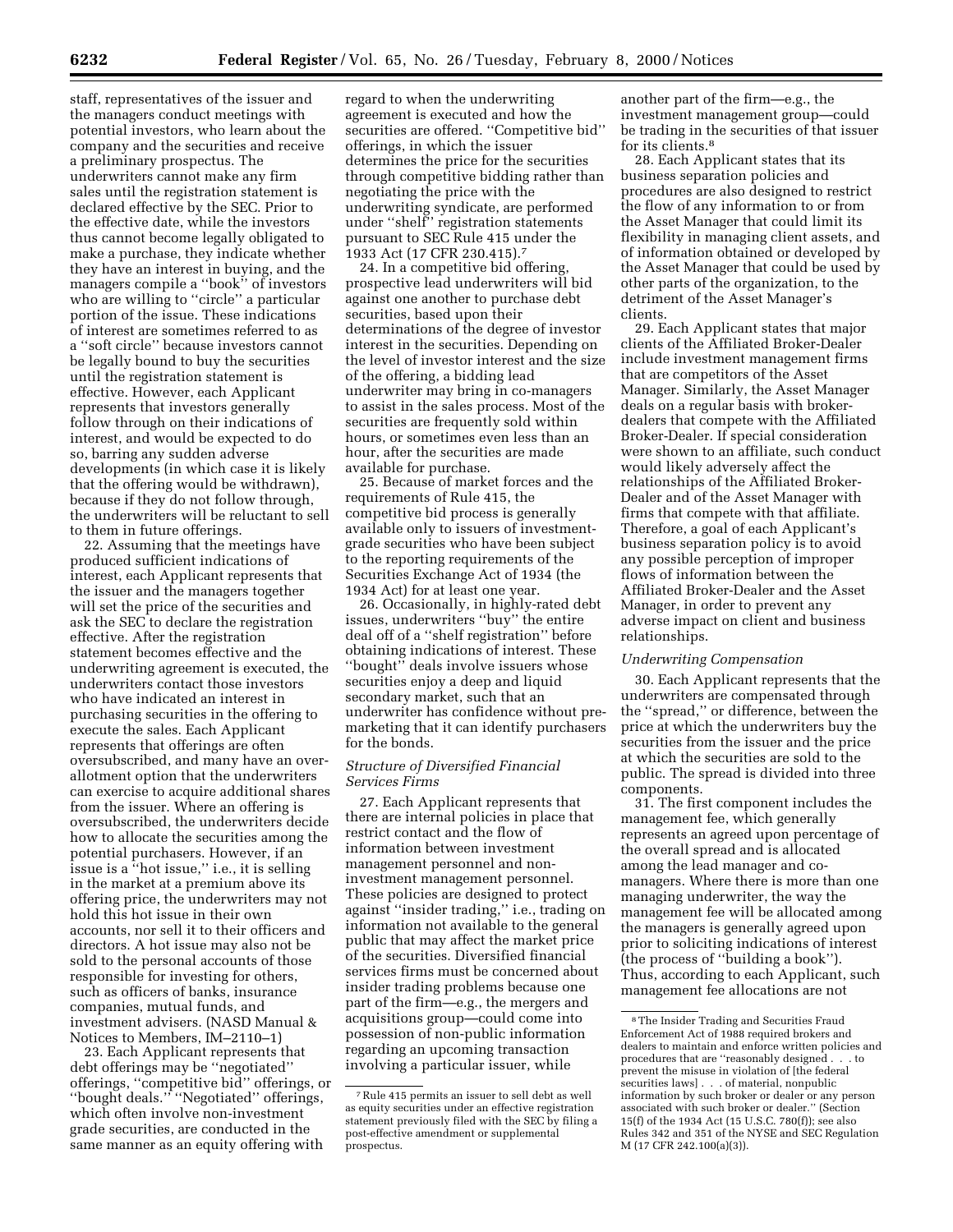reflective of the amount of securities that particular managers sell in an offering.

32. The second component is the underwriting fee, which represents compensation to the underwriters (including the non-managers, if any) for the risks they assume in connection with the offering and for the use of their capital. This component of the spread is also used to cover the expenses of the underwriting that are not otherwise reimbursed by the issuer.

33. The first and second components are received without regard to how the underwritten securities are allocated for sales purposes or to whom the securities are sold. The third component of the spread is the selling concession, which generally constitutes 60 percent or more of the spread. The selling concession compensates the underwriters for their actual selling efforts. The allocation of selling concessions among the underwriters follows the allocation of the securities for sales purposes, except to the extent that buyers designate other broker-dealers (who may be other underwriters as well as broker-dealers outside the syndicate) to receive the selling concessions from the securities they purchase.

34. Securities are allocated for sales purposes into two categories. The first and larger category is the ''institutional pot,'' which is the pool of securities from which sales are made to institutional investors. Selling concessions for securities sold from the institutional pot are generally designated by the purchaser to go to particular underwriters or brokerdealers. When securities are sold from the institutional pot, the managers sometimes receive a portion of the selling concessions, referred to as a ''fixed designation,'' 9 attributable to securities sold in this category, without regard to who sold the securities or to whom they were sold. For securities covered by this proposed exemption, however, the Affiliated Broker-Dealer may not receive, either directly or indirectly, any compensation that is attributable to the fixed designation generated by purchases of securities by the Asset Manager on behalf of its Client Plans.

35. The second category of allocated securities is ''retail,'' which are the securities retained by the underwriters for sale to their retail customers. The underwriters receive the selling concessions from their respective retail retention allocations. Securities may be shifted between the two categories

based upon whether either category is oversold or undersold during the course of the offering.

36. Each Applicant asserts that the Affiliated Broker-Dealer's inability to receive any selling concessions, or any compensation attributable to the fixed designations generated by purchases of securities by the Asset Manager's Client Plans, removes the primary economic incentive for the Asset Manager to make purchases that are not in the interests of its Client Plans from offerings for which the Affiliated Broker-Dealer is an underwriter. The reason is that the Affiliated Broker-Dealer will not receive any additional fees as a result of such purchases by the Asset Manager.

#### *Rule 144A Securities*

37. Each Applicant represents that a number of the offerings of Rule 144A Securities in which the Affiliated Broker-Dealer participates represent good investment opportunities for the Asset Manager's Client Plans. Particularly with respect to foreign securities, a Rule 144A offering may provide the least expensive and most accessible means for obtaining the securities. However, PTE 75–1, Part III, does not include a category for Rule 144A Securities, regardless of whether the Affiliated Broker-Dealer is a manager or member of the underwriting or selling syndicate. Therefore, absent an individual exemption, the Asset Manager is foreclosed from purchasing such securities for its Client Plans in offerings in which the Affiliated Broker-Dealer participates.

38. Each Applicant states that Rule 144A, which was adopted in 1990, acts as a ''safe harbor'' exemption from the registration provisions of the 1933 Act for sales of certain types of securities to QIBs. QIBs include several types of institutional entities, such as employee benefit plans and commingled trust funds holding assets of such plans, which own and invest on a discretionary basis at least \$100 million in securities of unaffiliated issuers.

39. Any securities may be sold pursuant to Rule 144A except for those of the same class or similar to a class that is publicly traded in the United States, or certain types of investment company securities. This limitation is designed to prevent side-by-side public and private markets developing for the same class of securities.

40. Buyers of Rule 144A Securities must be able to obtain, upon request, basic information concerning the business of the issuer and the issuer's financial statements, much of the same information as would be furnished if the offering were registered. This condition

does not apply, however, to an issuer filing reports with the SEC under the 1934 Act, for which reports are publicly available. The condition also does not apply to a ''foreign private issuer'' for whom reports are furnished to the SEC under Rule 12g3–2(b) of the 1934 Act (17 CFR 240.12g3–2(b)), or to issuers who are foreign governments or political subdivisions thereof and are eligible to use Schedule B under the 1933 Act (which describes the information and documents required to be contained in a registration statement filed by such issuers).

41. Sales under Rule 144A, like sales in a registered offering, remain subject to the protections of the anti-fraud rules of federal and state securities laws. These rules include Section 10(b) of the 1934 Act and Rule 10b–5 thereunder (17 CFR 240.10b–5) and Section 17(a) of the 1933 Act (15 U.S.C. 77a). Through these and other provisions, the SEC may use its full range of enforcement powers to exercise its regulatory authority over the market for Rule 144A Securities, in the event that it detects improper practices.

42. Each Applicant asserts that this potential liability for fraud provides a considerable incentive to the issuer and offering syndicate to insure that the information contained in a Rule 144A offering memorandum is complete and accurate in all material respects. Among other things, the lead manager typically obtains an opinion from a law firm, commonly referred to as a ''10b–5'' opinion, stating that the law firm has no reason to believe that the offering memorandum contains any untrue statement of material fact or omits to state a material fact necessary in order to make the statements made, in light of the circumstances under which they were made, are not misleading.

43. Each Applicant represents that Rule 144A offerings generally are structured in the same manner as underwritten registered offerings. The major difference is that a Rule 144A offering uses an offering memorandum rather than a prospectus that is filed with the SEC. The marketing process is the same in most respects, except that the selling efforts are generally limited to contacting QIBs and that there are no general solicitations for buyers (e.g., no general advertising). In addition, the Affiliated Broker-Dealer's role in these offerings has been as a lead or comanager. While, generally, there are no non-manager members in the syndicate, each Applicant also requests relief for situations where the Affiliated Broker-Dealer acts only as a syndicate member, not as a manager.

44. According to each Applicant, one of the policy objectives of Rule 144A

<sup>9</sup>A fixed designation is sometimes referred to as an ''auto pot split.''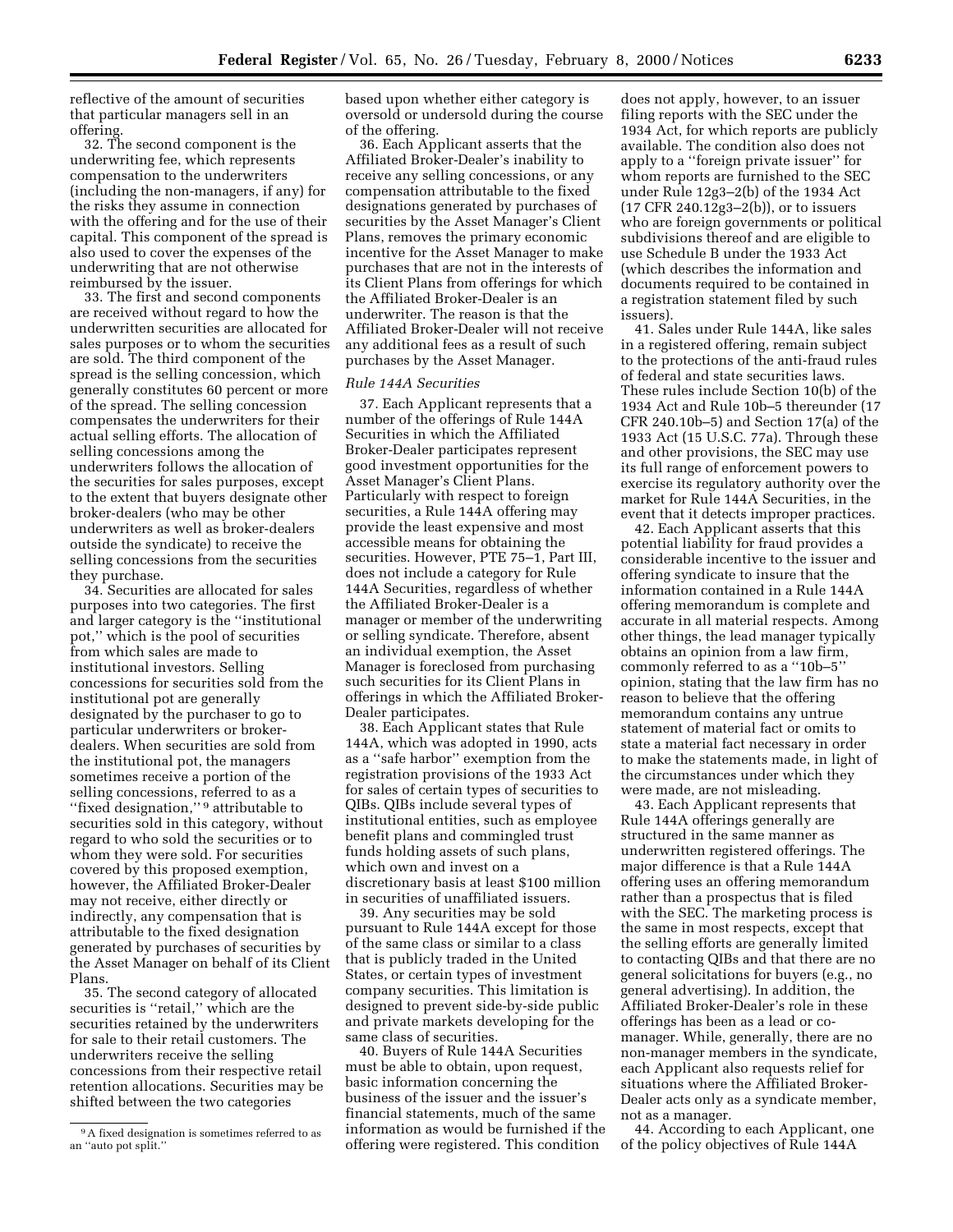was to attract more foreign issuers to the United States, and Rule 144A has been achieving this objective—from April 1990 through December 1993, the first three years of Rule 144A, over \$25.6 billion in foreign securities was sold under Rule 144A, representing more than one-fourth of Rule 144A placements. See SEC Staff Report on Rule 144A (August 18, 1994), [1994–95 Transfer Binder] Fed. Sec. L. Rep. ¶ 85,428 (Question 1). This figure continued to hold in 1998, at 30.4 percent, so that foreign issuer Rule 144A offerings have kept pace with the rapid growth of Rule 144A offerings overall. (Securities Data Company, Inc.)

### *Summary*

In summary, the proposed transactions will satisfy the statutory criteria for an exemption under section 408(a) of the Act because: (a) The Client Plans will gain access to desirable investment opportunities; (b) in each offering, the Asset Manager will purchase the securities for its Client Plans from an underwriter or brokerdealer other than the Affiliated Broker-Dealer; (c) conditions similar to those of PTE 75–1, Part III, will restrict the types of securities that may be purchased, the types of underwriting or selling syndicates and issuers involved, and the price and timing of the purchases; (d) the amount of securities that the Asset Manager may purchase on behalf of Client Plans will be subject to percentage limitations; (e) the Affiliated Broker-Dealer will not be permitted to receive, either directly, indirectly, or through designation, any selling concessions with respect to the securities sold to the Asset Manager; (f) prior to any purchase of securities, the Asset Manager will make the required disclosures to an independent fiduciary (Independent Fiduciary) of each Client Plan and obtain written authorization; (g) the Asset Manager will provide regular reporting to an Independent Fiduciary of each Client Plan with respect to all securities purchased pursuant to the exemption, if granted; (h) each Client Plan will be subject to a minimum size requirement of at least \$50 million (\$100 million for ''Eligible Rule 144A Offerings''),10 with certain

(ii) The securities are sold to persons that the seller and any person acting on behalf of the seller

exceptions for Pooled Funds; and (i) the Asset Manager must have total assets under management in excess of \$5 billion and shareholders' or partners' equity in excess of \$1 million.

# **Discussion of Proposed Exemption**

1. The exemptive relief for underwritings proposed herein is similar to that provided in PTE 75–1, Part III. Under PTE 75–1, exemptive relief is subject to a number of conditions and limitations, including the following: (1) The plan fiduciary or its affiliate may not be a manager of the underwriting or selling syndicate; (2) the purchase must be from a person other than the plan fiduciary or its affiliate; (3) the types of securities that may be purchased and the price and timing of the purchases are circumscribed; (4) the amount of securities purchased on behalf of each plan may not exceed three percent of the offering; and (5) the consideration paid may not exceed three percent of the plan's total net assets (one percent, if the consideration involved exceeds \$1 million).

2. The exemptive relief proposed herein differs from that provided by PTE 75–1 in the following respects: (1) The proposed exemption covers transactions where the plan fiduciary is affiliated with a manager, as well as a member, of the underwriting or selling syndicate; 11 (2) the proposed exemption covers purchases of Rule 144A Securities; 12 (3) percentage limitations on the amount of securities that may be purchased have been modified to provide an aggregate limitation on a fiduciary's purchases for all Client Plans from a particular

(iii) The seller and any person acting on behalf of the seller reasonably believe that the securities are eligible for resale to other qualified institutional buyers pursuant to Sec. 230.144A of this chapter.

11 In restricting the scope of PTE 75–1, Part III, to exclude transactions where the plan fiduciary is affiliated with the syndicate manager, the Department was concerned that the syndicate manager, as distinguished from a mere member of a syndicate, has a greater interest in the success of the sale of the new securities. If an affiliate of the managing underwriter is an investment manager for plans, those plans could provide a potential market for the less attractive offerings of underwritten securities. This proposed exemption contains certain safeguards and conditions that are designed to address these potential conflict of interest situations.

<sup>12</sup>The Department notes that the provisions of the Act do not preclude plans from investing in any securities sold by an underwriting or offering syndicate, including those securities sold pursuant to Rule 144A. The exemptive relief provided by PTE 75–1, Part III, and the additional relief sought here are required because of the affiliation between the plan fiduciary and a member of the underwriting or selling syndicate.

offering; and (4) the proposed exemption provides additional conditions, including: (a) The transaction is not part of an agreement, arrangement, or understanding designed to benefit the plan fiduciary or its affiliate; (b) neither a manager nor a member of the underwriting or selling syndicate may receive any selling concessions with respect to the securities purchased for Client Plans by its affiliate; (c) prior to any purchase of securities on behalf of a Client Plan, certain disclosures are provided to an Independent Fiduciary of each such Client Plan and written authorization is obtained; (d) periodic reporting regarding the covered transactions is provided to an Independent Fiduciary of each Client Plan; and (e) investing plans and their investment managers must meet certain minimum size requirements.

# *Types of Securities and Offerings*

3. Paragraphs (a) and (b) of the proposed exemption are derived from PTE 75–1, Part III, and provide the following: (1) The securities 13 are part of an issue registered under the 1933 Act, or if exempt from registration under such Act, fall within specified categories: issued or guaranteed by the United States; issued by a bank; exempt from registration under a federal statute other than the 1933 Act; registered under the 1934 Act; or are part of an Eligible Rule 144A Offering—a change from PTE 75–1, Part III, as noted

Further, the Department notes that, under the Department's plan asset regulation, if a plan invests in a publicly-offered security, the plan's assets will not include, solely by reason of such investment, any of the underlying assets of the entity issuing the security (*i.e.,* the ''look-through rule'' will not apply and the operations of the entity will not be subject to scrutiny under the prohibited transaction provisions of the Act). The regulation defines a 'publicly-offered'' security as one that is freely transferable, widely-held, and registered under the federal securities laws. For this purpose, a class of securities is considered ''widely held'' if it is owned by 100 or more investors who are independent of the issuer and of one another (see 29 CFR 2510.3– 101(b)(3)).

<sup>10</sup>SEC Rule 10f–3(a)(4) (17 CFR 270.10f–3(a)(4)) states that the term ''Eligible Rule 144A Offering'' means an offering of securities that meets the following conditions:

<sup>(</sup>i) The securities are offered or sold in transactions exempt from registration under section 4(2) of the Securities Act of 1933 [15 U.S.C. 77d(2)], rule 144A thereunder [Sec. 230.144A of this chapter], or rules 501–508 thereunder [Secs. 230.501–230.508 of this chapter];

reasonably believe to include qualified institutional buyers, as defined in Sec. 230.144A(a)(1) of this chapter; and

 $^{\rm 13}$  With respect to any purchase of asset-backed securities by a Client Plan, the Department notes that this proposed exemption provides relief only for the transactions described herein and does not cover any additional prohibited transactions that may occur as a result of a purchase of such securities. For example, additional prohibited transactions may occur by operation of the ''lookthrough rule'' contained in the Department's regulation defining ''plan assets'' for purposes of plan investments (see 29 CFR 2510.3–101). Such additional prohibited transactions may be covered by one of the Department's existing individual exemptions for asset-backed securities. A listing of such exemptions is provided in the text of the operative language of PTE 97–34 (62 FR 39021, July 21, 1997), which granted an amendment to these exemptions.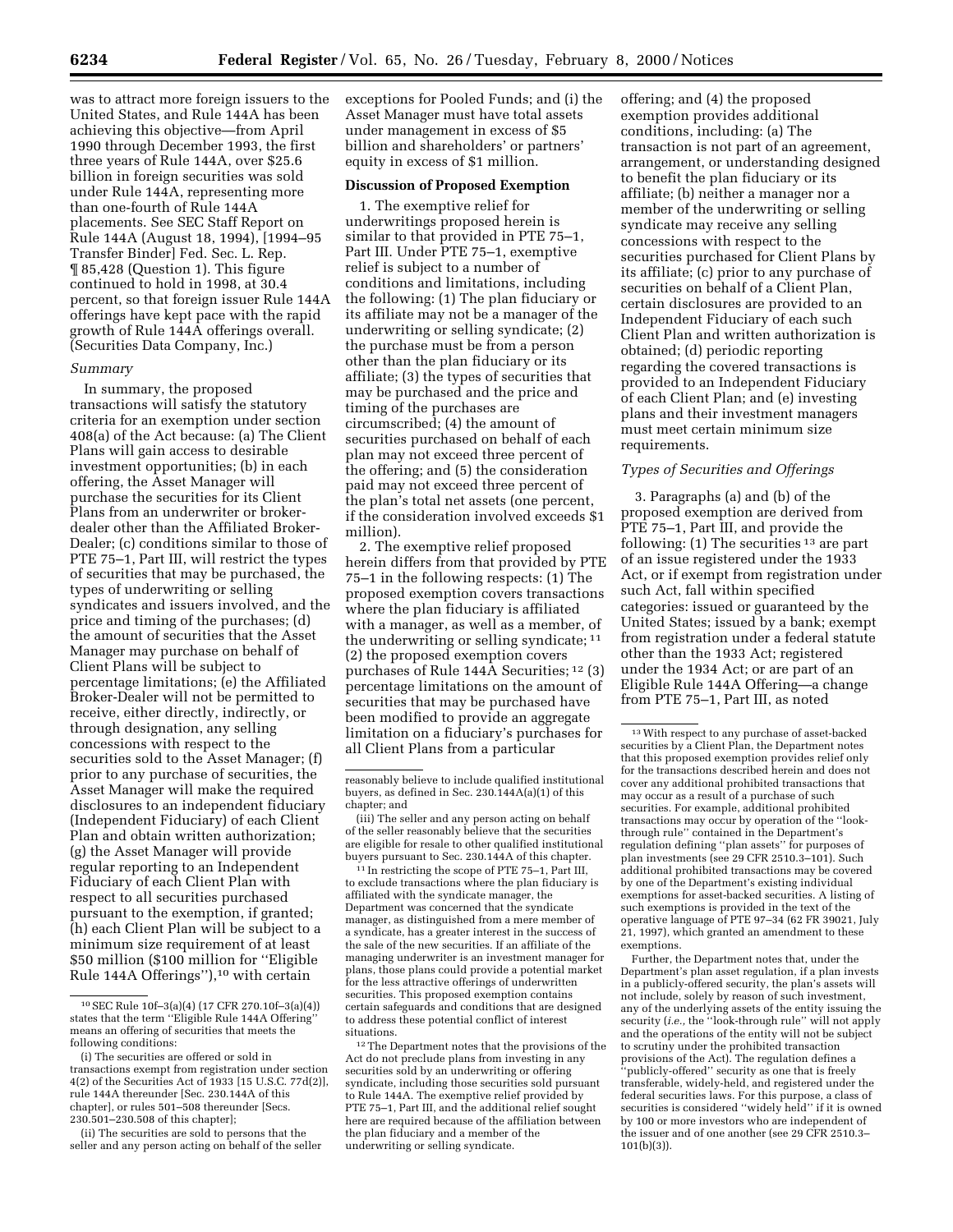above; 14 (2) the securities are purchased for not more than the offering price within a specific time period,<sup>15</sup> subject to certain specified exceptions for rights offerings and debt offerings; 16 (3) the securities are sold pursuant to a firmcommitment offering, in which the syndicate members are committed to purchasing all the securities being offered, subject to certain exceptions for rights offerings and over-allotment options; and (4) the issuer of the securities has been in continuous operation for not less than three years, with certain exceptions.

# *Percentage Limitations on the Amount of Purchased Securities*

4. Paragraphs (c) and (d) of the proposed exemption contain percentage limitations applicable to the amount of purchased securities. The first percentage test in paragraph (c) provides that the amount of securities to be purchased by the Asset Manager on behalf of a particular Client Plan or Pooled Fund may not exceed three percent of the total amount of securities being offered. Paragraph (c) further provides percentage limitations on the aggregate amount of securities that the Asset Manager may purchase for all its Client Plans, including Pooled Funds, from the total amount of securities being offered: 10 percent for equity securities; 35 percent for debt securities rated in one of the four highest rating categories by at least one nationally recognized statistical rating organization, *i.e.,* Standard & Poor's Rating Services, Moody's Investors Service, Inc., Duff & Phelps Credit Rating Co., or Fitch IBCA, Inc., or their successors (collectively,

<sup>15</sup> The language regarding the timing of the purchase differs slightly from PTE 75–1, Part III. This language is based upon Rule 10f–3, as amended in 1997 (17 CFR 270.10f–3; 62 FR 42401, August 7, 1997).

the Rating Organizations); and 25 percent for debt securities rated in the fifth or sixth highest rating categories by at least one of the Rating Organizations.17

5. Paragraph (d) provides that the consideration to be paid by the Client Plan or Pooled Fund in purchasing the offered securities may not exceed three percent of the fair market value of such Client Plan's or Pooled Fund's total net assets. However, paragraph (d) eliminates the requirement contained in PTE 75–1, Part III, that, if the consideration involved exceeds \$1 million, it may not exceed one percent of the fair market value of the plan's total assets. This modification by the Department parallels the amendment in 1997 of SEC Rule 10f–3.

# *Underwriting Compensation*

6. The proposed exemption requires in paragraph (e) that any purchase of securities by the Asset Manager pursuant to the exemption may not be part of an agreement, arrangement, or understanding designed to benefit the Asset Manager or an affiliate.18 Paragraph (f) further provides that the Affiliated Broker-Dealer may not receive, either directly, indirectly, or through designation, any selling concession, or other consideration that is based upon the amount of securities purchased by the Asset Manager's Client Plans pursuant to the exemption. Those selling concessions would be allocated to members of the syndicate who are not affiliated with the Asset Manager. The Affiliated Broker-Dealer may also not receive, either directly or indirectly, that portion of the fixed designation that is attributable to securities purchased pursuant to the exemption. The Affiliated Broker-Dealer is not precluded from receiving management fees, underwriting fees, or other consideration that is not based upon the amount of securities actually sold to the Asset Manager's Client Plans.

7. Paragraph (g) provides that the amount the Affiliated Broker-Dealer receives in management fees, underwriting fees, or other consideration may not be increased for

the purpose of offsetting the reduction of the Affiliated Broker-Dealer's compensation from selling concessions. Further, the Affiliated Broker-Dealer must provide the Asset Manager with a written certification that the Affiliated Broker-Dealer complied with the underwriting compensation requirements found in paragraphs (e), (f), and (g) of the proposed exemption, in any offering where the Asset Manager purchased securities for its Client Plans. This certification will also be part of the quarterly report which the Asset Manager provides to the Independent Fiduciaries of the Client Plans.19

#### *Disclosures*

8. The proposed exemption requires in paragraphs (h) and (l) that the Asset Manager obtain written authorization from an Independent Fiduciary of each Client Plan, including each fiduciary of a plan that invests in a Pooled Fund, before engaging in the covered transactions.20 Prior to, and subsequent

20 In this regard, the Department notes that the fiduciary responsibility provisions of the Act apply to the decision of an Independent Fiduciary to authorize the Asset Manager to invest in securities covered by this proposed exemption (Covered Securities) and to the decision to continue such authorization. Section 404(a)(1) of the Act requires, among other things, that a fiduciary of a plan must act prudently, solely in the interest of the plan's participants and beneficiaries, and for the exclusive purpose of providing benefits to participants and beneficiaries. Accordingly, the Independent Fiduciary must act ''prudently'' with respect to the decision to authorize investment in these Covered Securities and the decision to continue such authorization.

The Department wishes to emphasize that it expects that the Independent Fiduciary, prior to authorizing investment in these Covered Securities, will fully understand the potential risks and rewards associated with investing in the initial offering of a security, following disclosure by the Asset Manager of all relevant information pertaining to the proposed transactions. Such consideration must necessarily include the fact that the Asset Manager's affiliate may be the managing underwriter. In addition, the Independent Fiduciary must be capable of periodically monitoring the actions taken by the Asset Manager in the performance of its duties. Thus, in considering whether to enter into transactions of the kind described herein, the Independent Fiduciary should take into account its ability to provide adequate oversight of the Asset Manager.

The Department further notes that, under section 405(a) of the Act, any plan fiduciary (including an investment manager) will have co-fiduciary liability Continued

<sup>14</sup>Paragraph (a)(1)(ii) of the proposed exemption requires that if the securities are equity securities in an Eligible Rule 144A Offering, the offering syndicate shall obtain a legal opinion regarding the adequacy of the disclosure in the offering memorandum. This condition may be satisfied by the type of ''10b–5'' opinion customarily obtained in connection with such offerings. The Department believes that requiring such review by a law firm will help insure that the offering memorandum meets federal securities law standards. The Department notes that paragraph (c) of the proposed exemption requires debt securities to be rated by at least one independent nationally recognized statistical rating organization, thus insuring that sufficient information about those securities and their issuer will be available to investors.

<sup>16</sup>Paragraph (a)(2)(ii) of the proposed exemption permits certain purchases of debt after the first day of the offering. Should the debt be downgraded after the offering commences and prior to being purchased for a Client Plan, the Department expects that the Asset Manager would consider whether, prior to purchase, the price was adjusted to reflect the downgrade.

<sup>17</sup>Paragraph (c)(4) of the proposed exemption requires that when calculating the percentages of securities purchased in an Eligible Rule 144A Offering, one must consider any concurrent public offering. The Department notes that any concurrent offering will necessarily be in a foreign securities market, since Rule 144A is unavailable where there is a concurrent domestic offering.

<sup>18</sup>The Department notes that the intent of the condition in paragraph (e) of the proposed exemption was not to deny direct benefits to other parties to a transaction but, rather, to exclude relief for transactions that are part of a broader overall agreement, arrangement, or understanding designed to benefit parties in interest.

<sup>19</sup>The certification required in paragraph (g)(2) of the proposed exemption is necessary because the Asset Manager and its Client Plans must monitor compliance with all the conditions of the exemption, if granted. However, the Asset Manager would not normally have access to the Affiliated Broker-Dealer's records detailing each underwriter's share of the compensation from a particular underwriting, as those records are considered confidential. Such records are required to be maintained pursuant to SEC and NASD rules and would, of course, be made available to the Department pursuant to the terms of the exemption, if granted.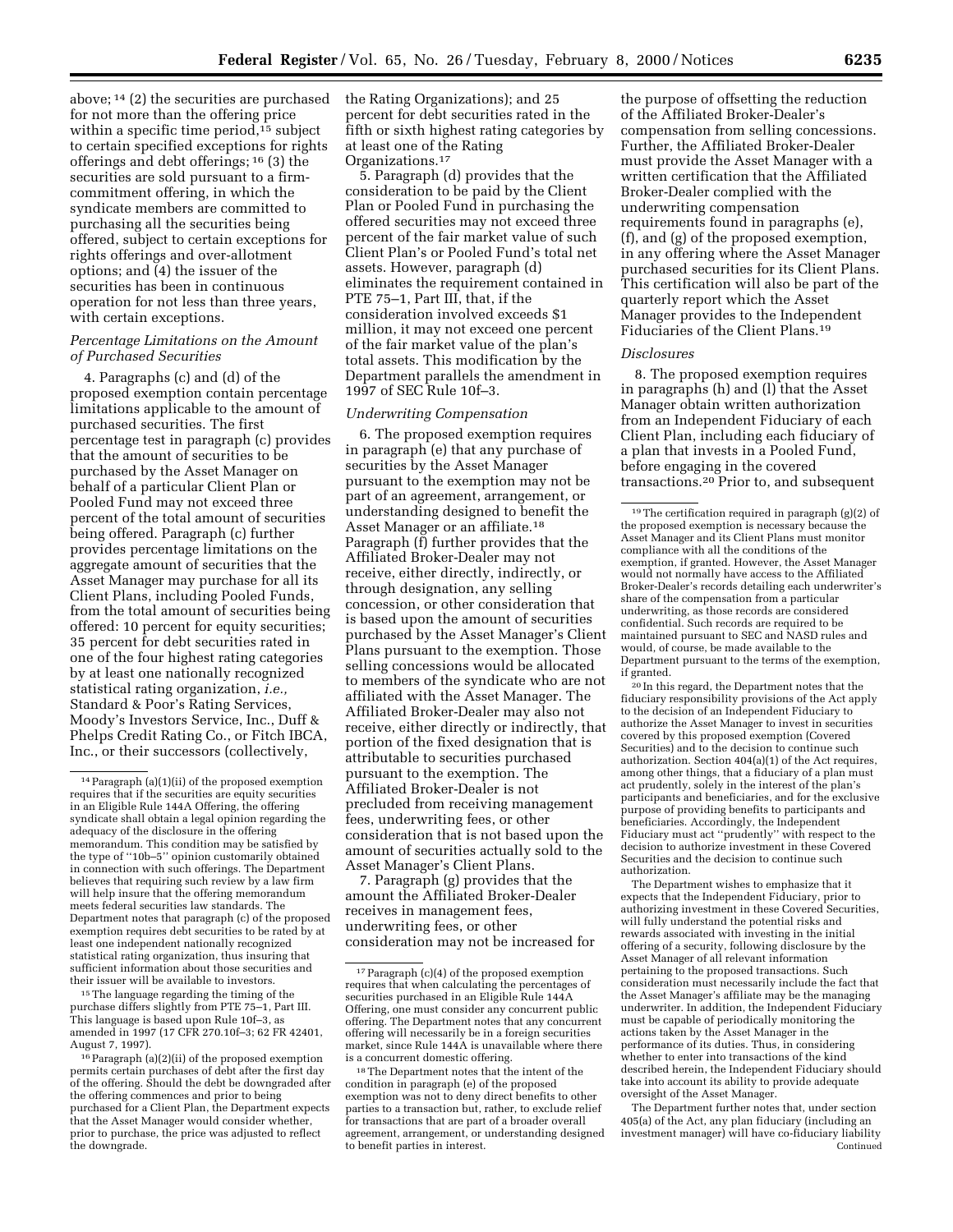to, execution of the written authorization, the Asset Manager must provide certain disclosures described in paragraphs (i), (j), (k), and (m) to an Independent Fiduciary of each Client Plan. In addition, the Asset Manager must provide a termination form, at least annually, that enables the Independent Fiduciary to terminate the authorization without penalty.

### *Periodic Reporting*

9. Paragraph (n) of the proposed exemption requires that at least once every three months, the Asset Manager provide a report to an Independent Fiduciary of each Client Plan containing information about the Covered Securities purchased during the previous quarter. The Department modeled paragraph (n), in part, on the reporting provisions of Rule 10f–3 (17 CFR 270.10f $-3$ ).<sup>21</sup> The preamble to the 1997 amendments to Rule 10f–3 states that this rule ''permits an investment company that is related to certain participants in an underwriting to purchase securities during an offering, if certain conditions are met.'' 22 The SEC explained the origin of its rule as follows:

Section 10(f) of the Investment Company Act was designed to address one of the major abuses noted in the period before enactment of the Investment Company Act—the use of funds by underwriters that controlled these funds as a ''dumping ground'' for unmarketable securities. 23

Under Rule 10f–3, the Board of Directors of the investment company (including the directors who are not ''interested persons'' of the investment company) is responsible for monitoring compliance.24

10. Because the transactions covered by this proposed exemption are similar in nature to those covered by Rule 10f– 3, the Department has determined that it is appropriate to adopt similar reporting requirements as in that rule. In addition to the items required to be

Finally, the granting of the exemption proposed herein should not be viewed as an endorsement by the Department of any plans' participation in the covered transactions.

21PTE 75–1, Part III, was based, in part, on a prior version of Rule 10f–3.

22 62 FR 42401, Aug. 7, 1997.

24The information that the Board of Directors uses to monitor compliance must be included as an exhibit to the fund's semi-annual publicly available reports to the SEC, known as the Form N–SAR.

reported by investment companies under Rule 10f–3, the proposed exemption requires that the Asset Manager report to the Independent Fiduciary the price at which any securities purchased during the reporting period were sold and the market value at the end of the reporting period of each security purchased during such period.25

11. The additional information should help the Independent Fiduciary monitor compliance with the exemption, if granted. The Independent Fiduciaries of the Client Plans would play a similar role to that of the Board of Directors of an investment company, *i.e.,* they have a fiduciary duty to monitor the activities of the Asset Manager.26 In monitoring compliance, the Independent Fiduciary should bear in mind that the Asset Manager's subsequent decision to hold or sell a security purchased pursuant to the exemption, would not be covered by the exemption, if granted.27

25See paragraph (n) of the proposed exemption. 26With respect to the directors' duty, the SEC stated in the preamble to Rule 10f–3:

A fund's board should be vigilant in reviewing the procedures and transactions required by 10f–3 as well as in conducting any additional reviews that it determines are needed to protect the interests of investors, particularly if the fund purchases significant amounts of securities in reliance on 10f– 3. For example, the board should consider monitoring how the performance of securities purchased in reliance on rule 10f–3 compares to securities not purchased in reliance on the rule, or to a benchmark such as a comparable market index. Such monitoring would enable the board to determine not only whether existing procedures are being followed, but whether the procedures are effective in fulfilling the policies underlying section 10(f). (62 FR at 42406) (See also footnote 52, 62 FR at 42406.)

27The Department notes that this proposed exemption would provide relief from the selfdealing and conflict of interest provisions of Part 4 of Title I of the Act for purchases of securities by the Asset Manager from an underwriting or selling syndicate in which an affiliate of the Asset Manager participates as a manager or member of such syndicate. It would not provide relief from any acts of self-dealing not directly arising from a purchase of the Covered Securities. Thus, no relief would be available for any violation of section 406(b) of the Act that may arise after the purchase. For example, because it is well-documented that securities purchased in IPOs may not perform well in the long term (see footnote 4), a violation of the Act could occur if the Asset Manager's decision regarding the holding or sale of the Covered Securities by the Client Plan was influenced by the interests of the Affiliated Broker-Dealer.

The Affiliated Broker-Dealer's interest in the security may extend beyond the sale of the security. As the SEC noted in its preamble to Regulation M, addressing Regulation M's protections against price manipulation: ''[I]mmediately following an offering \* \* \* underwriters now engage in substantial syndicate-related market activity, and enforce penalty bids in order to reduce volatility in the market for the offering security.'' 62 FR 519, 521 (January 3, 1997). The SEC defines penalty bid as ''an arrangement that permits the managing underwriter to reclaim a selling concession from a syndicate member in connection with an offering when the securities originally sold by the syndicate

12. Further, the Asset Manager must report any instance during the past quarter where the Asset Manager was precluded from trading in any security purchased under the exemption for any period of time because of its status as an affiliate of the Affiliated Broker-Dealer. For example, the security could be placed on a watch or restricted list due to activities of the Affiliated Broker-Dealer, and these restrictions could prevent the Asset Manager from trading the security. Such a situation could arise where a security was purchased by the Asset Manager pursuant to this proposed exemption on the first day of the offering and the rest of the offering was not selling well. In this situation, SEC Regulation M, 28 or the general antifraud or anti-manipulation provisions of the securities laws, 29 may limit the Asset Manager's ability to subsequently trade in that security, although these restrictions will generally not apply to the Asset Manager if the proper business separations are in place between the Affiliated Broker-Dealer and the Asset Manager (see, *e.g.,* Regulation M, 17 CFR 242.100(b)(3)). Should the Asset Manager's ability to trade a security purchased on behalf of a Client Plan be restricted, this information may be relevant to the decision whether or not to continue to permit purchases under the exemption.

#### *Minimum Size Requirements*

13. The proposed exemption applies only to Client Plans with total net assets of at least \$50 million, as provided in paragraph (o). In the case of a Pooled Fund, however, the \$50 million requirement will be met if 50 percent or more of the units of beneficial interest in such Pooled Fund are held by plans having total net assets of at least \$50

28A security might be put on a restricted list, for example, if the offering was not completely sold before the security began trading in the market. In this instance, the restricted period for purposes of Regulation M (17 CFR 242.101(a)) continues until all securities are sold. See, generally, ''Corporate Finance and the Securities Laws, (2d ed. 1997),'' Charles J. Johnson, Jr. and Joseph McLaughlin, Aspen Publishers; ''Securities Industry Association: Capital Markets Handbook,'' edited by Bruce S. Foester, Aspen Publishers (1999).

29These rules include Section 17(a) of the 1933 Act (15 U.S.C. 77q(a)) and Sections 9, 10(b), and 15(c) of the 1934 Act (15 U.S.C. 78i, 78j(b) and 78o(c)).

for any breach of fiduciary responsibility of another plan fiduciary: (1) if he knowingly participates in or conceals such breach; (2) if, by his failure to comply with section 404(a)(1) of the Act, he enables another fiduciary to commit such a breach; or (3) if he has knowledge of the breach of another fiduciary and he fails to make a reasonable effort, under the circumstances, to remedy the breach.

<sup>23</sup> *Id*.

member are purchased in syndicate covering transactions.'' SEC Regulation M (17 CFR 242.100(b)). For further background on the role of underwriters, see ''Corporate Finance and the Securities Laws, (2d ed. 1997),'' Charles J. Johnson, Jr. and Joseph McLaughlin, Aspen Publishers; ''Securities Industry Association: Capital Markets Handbook,'' edited by Bruce S. Foester, Aspen Publishers (1999). Recent Developments in Underwriting of IPO's: Spinning and Penalty Bids, Meredith B. Cross and Christine Sarudy Roberts, 1084 PLI/Corp 595 (Nov. 1998).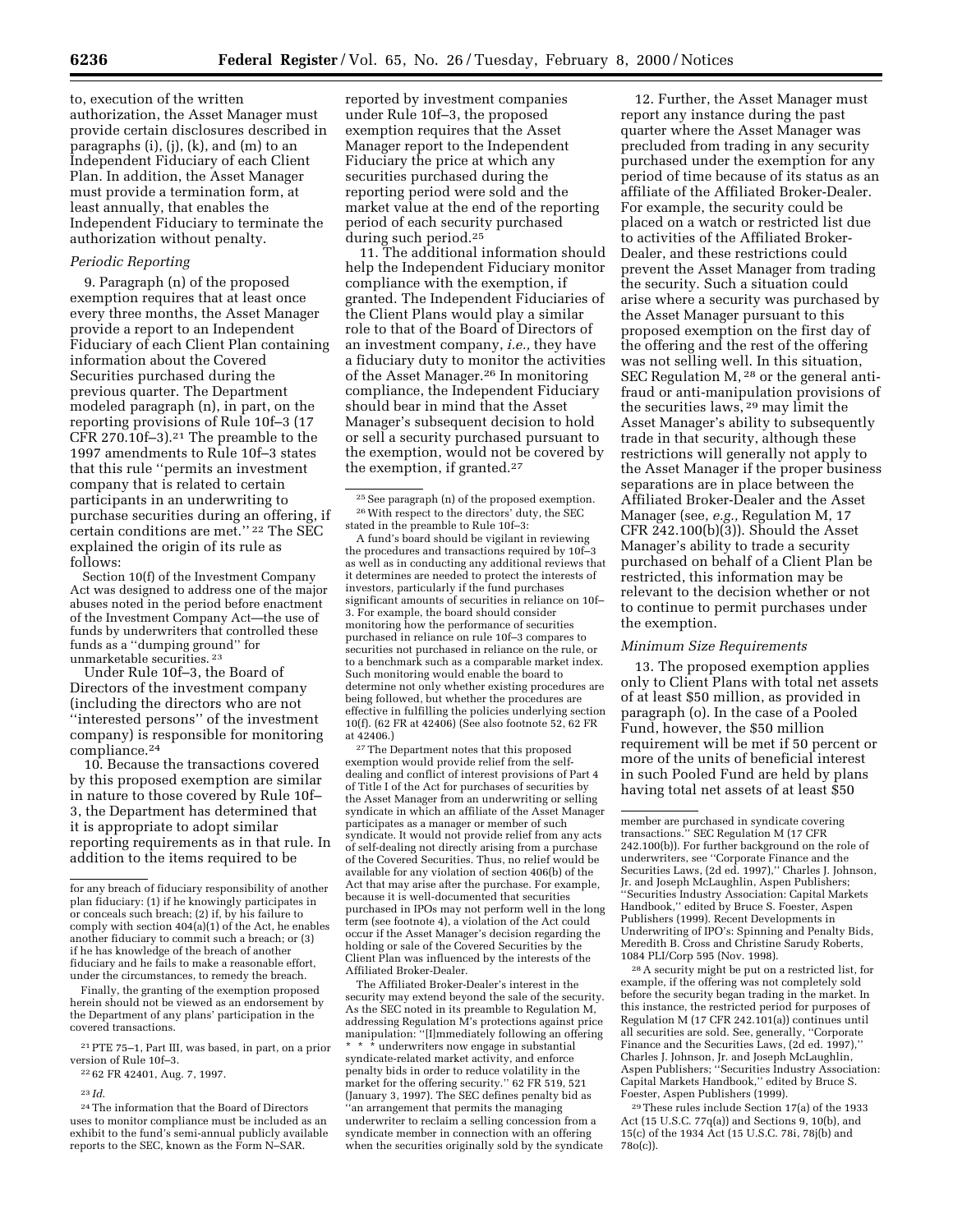million. In the case of an Eligible Rule 144A Offering, each Client Plan must have at least \$100 million in securities. For a Pooled Fund, the \$100 million requirement will be met if 50 percent or more of the units of beneficial interest in such Pooled Fund are held by plans having at least \$100 million in assets and the Pooled Fund itself qualifies as a QIB, as determined pursuant to Rule 144A (17 CFR 230.144A(a)(F)). The Department believes that these minimum size requirements will help insure that the Client Plans have the resources and investment sophistication needed in order to monitor the Asset Manager's investment performance with respect to the covered transactions.

14. Further, the proposed exemption applies only if the Asset Manager is a 'qualified professional asset manager" (QPAM), as defined under Part V(a) of PTE 84–14, (49 FR 9494, 9506, March 13, 1984),30 subject to the following modifications: The Asset Manager has as of the last day of its most recent fiscal year, total client assets under its management and control in excess of \$5 billion and shareholders' or partners' equity in excess of \$1 million.

## **General Information**

The attention of interested persons is directed to the following:

(1) The fact that a transaction is the subject of an exemption under section  $408(a)$  of the Act and section  $4975(c)(2)$ of the Code does not relieve a fiduciary or other party in interest or disqualified person from certain other provisions of the Act and the Code, including any prohibited transaction provisions to which the exemption does not apply and the general fiduciary responsibility provisions of section 404 of the Act, which require, among other things, that a fiduciary discharge his or her duties respecting a plan solely in the interest of the participants and beneficiaries of such plan and in a prudent manner in accordance with section 404(a)(1)(B) of the Act; nor does it affect the requirements of section 401(a) of the Code that the plan operate for the exclusive benefit of the employees of the employer maintaining the plan and their beneficiaries;

(2) Before an exemption may be granted under section 408(a) of the Act and section 4975(c)(2) of the Code, the Department must find that the exemption is administratively feasible, in the interests of the affected plans and their participants and beneficiaries, and protective of the rights of those participants and beneficiaries; and

(3) The proposed exemptions, if granted, will be supplemental to, and not in derogation of, any other provisions of the Act and the Code, including statutory or administrative exemptions. Furthermore, the fact that a transaction is subject to an administrative or statutory exemption is not dispositive of whether the transaction is, in fact, a prohibited transaction.

(4) The proposed exemptions, if granted, will be subject to the express condition that the material facts and representations contained in the applications accurately describe all material terms of the transactions that are the subject of the exemptions.

# **Proposed Exemption**

The Department is considering granting an exemption under the authority of section 408(a) of the Employee Retirement Income Security Act of 1974 (the Act) and section 4975(c)(2) of the Internal Revenue Code of 1986 (the Code) and in accordance with the procedures set forth in 29 CFR Part 2570, Subpart B (55 FR 32836, August 10, 1990).

## *Section I—Transactions*

If the exemption is granted, the restrictions of section 406 of the Act and the sanctions resulting from the application of section 4975 of the Code, by reason of section 4975(c)(1) of the Code, shall not apply to the purchase of any securities by the Asset Manager on behalf of employee benefit plans (Client Plans), including Client Plans investing in a pooled fund (Pooled Fund), for which the Asset Manager acts as a fiduciary, from any person other than the Asset Manager or an affiliate thereof, during the existence of an underwriting or selling syndicate with respect to such securities, where the Affiliated Broker-Dealer is a manager or member of such syndicate, provided that the following conditions are satisfied:

(a) The securities to be purchased are—

(1) either:

(i) part of an issue registered under the Securities Act of 1933 (the 1933 Act) (15 U.S.C. 77a et. seq.) or, if exempt from such registration requirement, are (A) issued or guaranteed by the United States or by any person controlled or supervised by and acting as an instrumentality of the United States pursuant to authority granted by the Congress of the United States, (B) issued by a bank, (C) exempt from such

registration requirement pursuant to a federal statute other than the 1933 Act, or (D) are the subject of a distribution and are of a class which is required to be registered under section 12 of the Securities Exchange Act of 1934 (the 1934 Act) (15 U.S.C. 781), and the issuer of which has been subject to the reporting requirements of section 13 of that Act (15 U.S.C. 78m) for a period of at least 90 days immediately preceding the sale of securities and has filed all reports required to be filed thereunder with the Securities and Exchange Commission (SEC) during the preceding 12 months; or

(ii) part of an issue that is an ''Eligible Rule 144A Offering,'' as defined in SEC Rule 10f–3 (17 CFR 270.10f–3(a)(4)). Where the Eligible Rule 144A Offering is of equity securities, the offering syndicate shall obtain a legal opinion regarding the adequacy of the disclosure in the offering memorandum;

(2) purchased prior to the end of the first day on which any sales are made, at a price that is not more than the price paid by each other purchaser of securities in that offering or in any concurrent offering of the securities, except that—

(i) if such securities are offered for subscription upon exercise of rights, they may be purchased on or before the fourth day preceding the day on which the rights offering terminates; or

(ii) if such securities are debt securities, they may be purchased at a price that is not more than the price paid by each other purchaser of securities in that offering or in any concurrent offering of the securities and may be purchased on a day subsequent to the end of the first day on which any sales are made, provided that the interest rates on comparable debt securities offered to the public subsequent to the first day and prior to the purchase are less than the interest rate of the debt securities being purchased; and

(3) offered pursuant to an underwriting or selling agreement under which the members of the syndicate are committed to purchase all of the securities being offered, except if—

(i) such securities are purchased by others pursuant to a rights offering; or

(ii) such securities are offered pursuant to an over-allotment option. (b) The issuer of such securities has been in continuous operation for not less than three years, including the operation of any predecessors, unless—

(1) such securities are non-convertible debt securities rated in one of the four highest rating categories by at least one nationally recognized statistical rating organization, *i.e.,* Standard & Poor's

<sup>30</sup>PTE 84–14 provides a class exemption, under certain conditions, for transactions between a party in interest with respect to an employee benefit plan and an investment fund (including a single customer or pooled separate account) in which the plan has an interest and which is managed by a QPAM.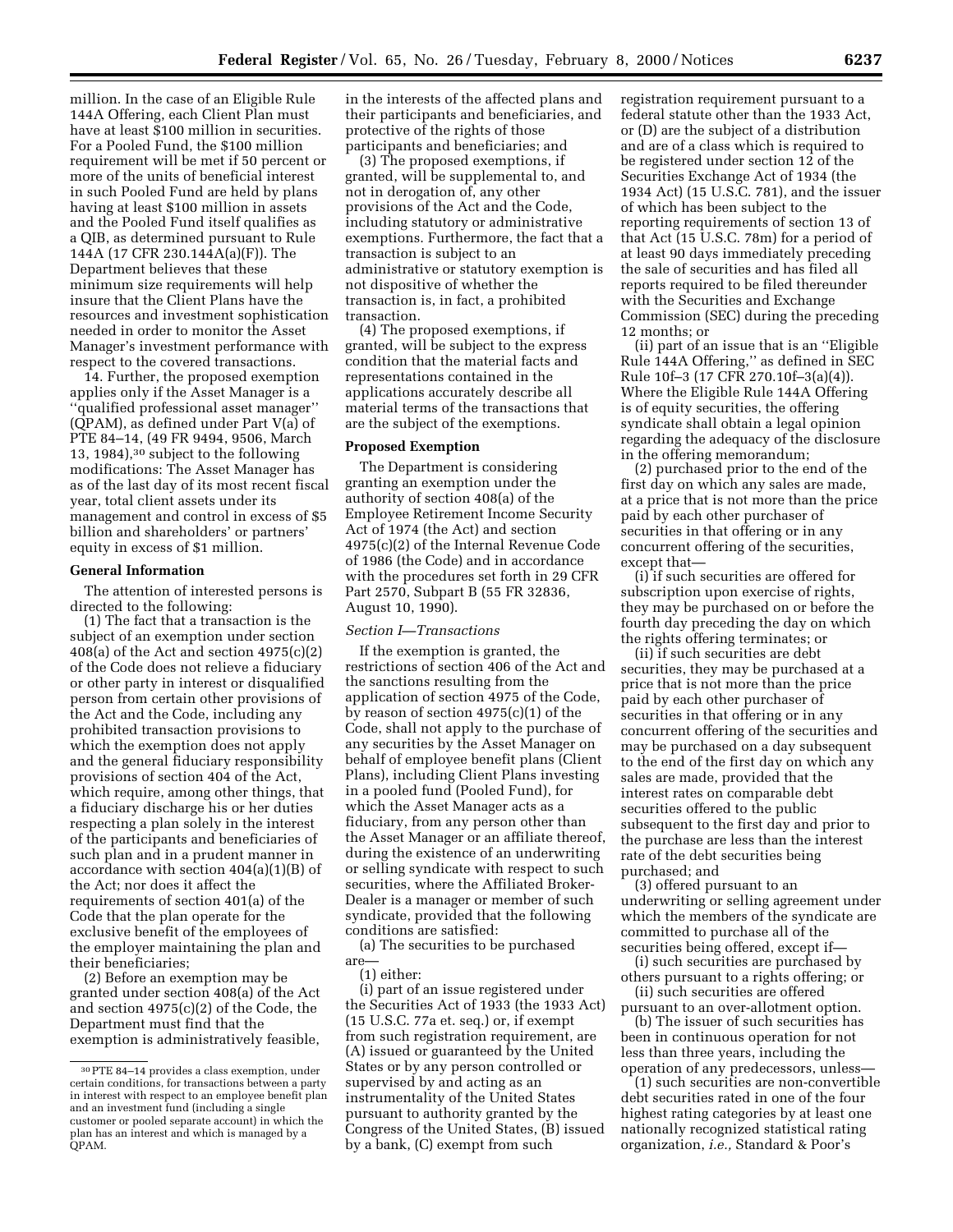Rating Services, Moody's Investors Service, Inc., Duff & Phelps Credit Rating Co., or Fitch IBCA, Inc., or their successors (collectively, the Rating Organizations); or

(2) such securities are issued or fully guaranteed by a person described in paragraph (a)(1)(i)(A) of this exemption; or

(3) such securities are fully guaranteed by a person who has issued securities described in (a)(1)(i)(B), (C), or (D) and this paragraph (b).

(c) The amount of such securities to be purchased by the Asset Manager on behalf of any single Client Plan or any Pooled Fund, does not exceed three percent of the total amount of the securities being offered. Notwithstanding the foregoing, the aggregate amount of any securities purchased with assets of all Client Plans (including Pooled Funds) managed by the Asset Manager (or with respect to which the Asset Manager renders investment advice within the meaning of 29 CFR 2510.3–21(c)) does not exceed:

(1) 10 percent of the total amount of any equity securities being offered;

(2) 35 percent of the total amount of any debt securities being offered that are rated in one of the four highest rating categories by at least one of the Rating Organizations; or

(3) 25 percent of the total amount of any debt securities being offered that are rated in the fifth or sixth highest rating categories by at least one of the Rating Organizations; and

(4) if purchased in an Eligible Rule 144A Offering, the total amount of the securities being offered for purposes of determining the percentages for (1)–(3) above is the total of:

(i) the principal amount of the offering of such class sold by underwriters or members of the selling syndicate to ''qualified institutional buyers'' (QIBs), as defined in SEC Rule 144A (17 CFR 230.144A(a)(1)); plus

(ii) the principal amount of the offering of such class in any concurrent public offering.

(d) The consideration to be paid by the Client Plan or Pooled Fund in purchasing such securities does not exceed three percent of the fair market value of the total net assets of the Client Plan or Pooled Fund, as of the last day of the most recent fiscal quarter of the Client Plan prior to such transaction.

(e) The transaction is not part of an agreement, arrangement, or understanding designed to benefit the Asset Manager or an affiliate.

(f) The Affiliated Broker-Dealer does not receive, either directly, indirectly, or through designation, any selling

concession or other consideration that is based upon the amount of securities purchased by Client Plans pursuant to this exemption. In this regard, the Affiliated Broker-Dealer may not receive, either directly or indirectly, any compensation that is attributable to the fixed designations generated by purchases of securities by the Asset Manager on behalf of its Client Plans.

(g)(1) The amount the Affiliated Broker-Dealer receives in management, underwriting or other compensation is not increased through an agreement, arrangement, or understanding for the purpose of compensating the Affiliated Broker-Dealer for foregoing any selling concessions for those securities sold pursuant to this exemption. Except as described above, nothing in this paragraph shall be construed as precluding the Affiliated Broker-Dealer from receiving management fees for serving as manager of the underwriting or selling syndicate, underwriting fees for assuming the responsibilities of an underwriter in the underwriting or selling syndicate, or other consideration that is not based upon the amount of securities purchased by the Asset Manager on behalf of Client Plans pursuant to this exemption; and

(2) The Affiliated Broker-Dealer shall provide to the Asset Manager a written certification, signed by an officer of the Affiliated Broker-Dealer, stating the amount that the Affiliated Broker-Dealer received in compensation during the past quarter, in connection with any offerings covered by this exemption, was not adjusted in a manner inconsistent with Section I, paragraphs (e), (f), or (g), of this exemption.

(h) In the case of a single Client Plan, the covered transaction is performed under a written authorization executed in advance by an independent fiduciary (Independent Fiduciary) of the Client Plan.

(i) Prior to the execution of the written authorization described in paragraph (h) above, the following information and materials must be provided by the Asset Manager to the Independent Fiduciary of each single Client Plan:

(1) a copy of this notice of proposed exemption and of the final exemption, if granted, as published in the **Federal Register**;

(2) any other reasonably available information regarding the covered transactions that the Independent Fiduciary requests; and

(3) a termination form, with instructions specifying how to use the form, expressly providing that the authorization described in paragraph (h) may be terminated without penalty by

the Independent Fiduciary on no more than five days' notice.

(j) Subsequent to an Independent Fiduciary's initial authorization permitting the Asset Manager to engage in the covered transactions on behalf of a single Client Plan, the Asset Manager will, at least annually, provide the Independent Fiduciary with another termination form and the information specified in subparagraph (i)(2) and (3) above.

(k) In the case of existing plan investors in a Pooled Fund, such Pooled Fund may not engage in any covered transactions pursuant to this exemption, unless the Asset Manager has provided the written information described below to the Independent Fiduciary of each plan participating in the Pooled Fund. The following information and materials shall be provided not less than 45 days prior to the Asset Manager's engaging in the covered transactions on behalf of the Pooled Fund pursuant to the exemption:

(1) a notice of the Pooled Fund's intent to purchase securities pursuant to this exemption and a copy of this notice of proposed exemption and of the final exemption, if granted, as published in the **Federal Register**;

(2) any other reasonably available information regarding the covered transactions that the Independent Fiduciary requests; and

(3) a termination form expressly providing an election for the Independent Fiduciary to terminate the plan's investment in the Pooled Fund without penalty to the plan. Such form shall include instructions specifying how to use the form. Specifically, the instructions will explain that the plan has an opportunity to withdraw its assets from the Pooled Fund for a period at least 30 days after the plan's receipt of the initial notice described in subparagraph (1) above and that the failure of the Independent Fiduciary to return the termination form by the specified date shall be deemed to be an approval by the plan of its continued participation in covered transactions as a Pooled Fund investor.

For purposes of this paragraph, the requirement that the authorizing fiduciary be independent of the Asset Manager shall not apply in the case of an in-house plan sponsored by the Applicant or an affiliate thereof.

(l) In the case of a plan whose assets are proposed to be invested in a Pooled Fund subsequent to implementation of the procedures to engage in the covered transactions, the plan's investment in the Pooled Fund is subject to the prior written authorization of an Independent Fiduciary, following the receipt by the Independent Fiduciary of the materials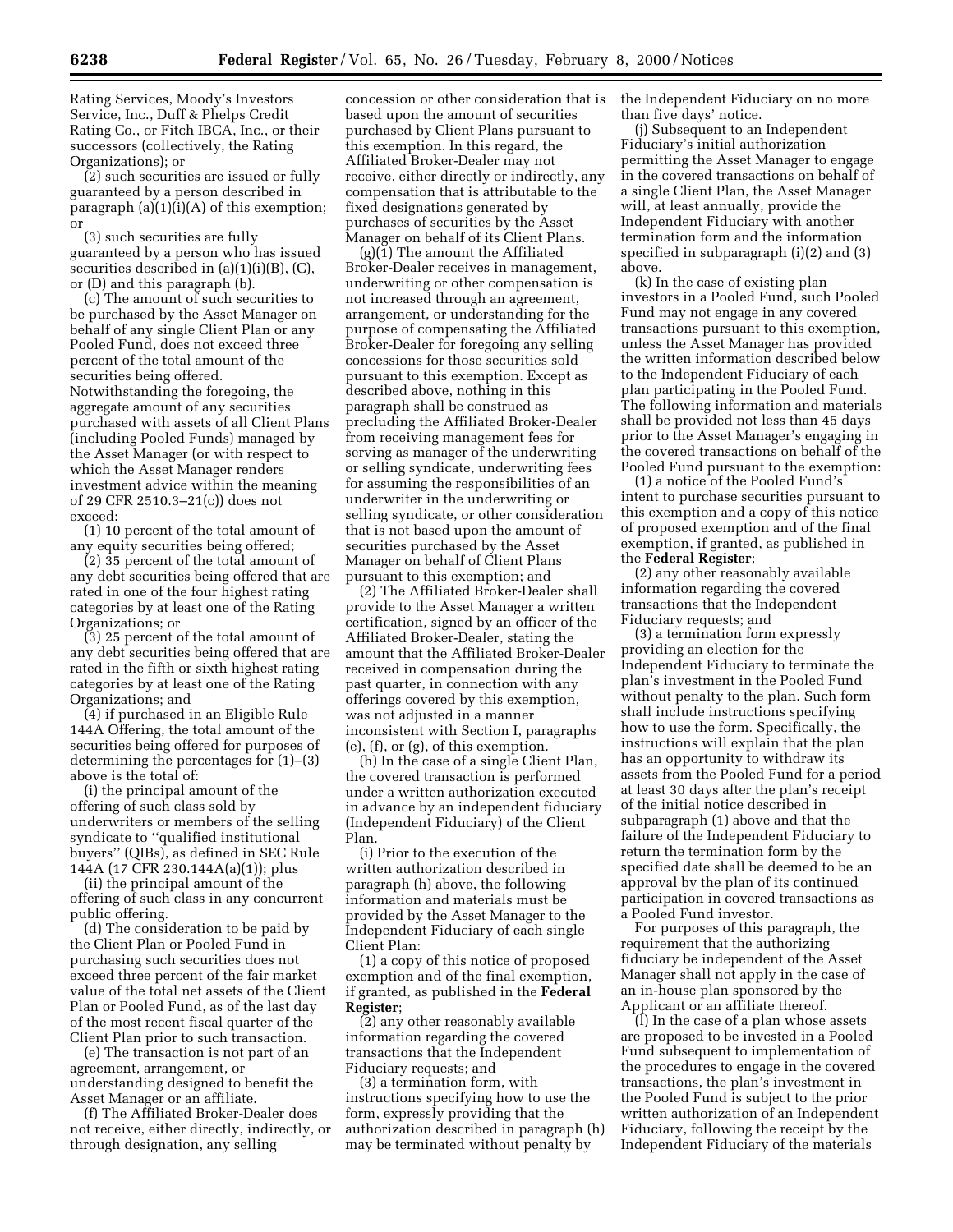described in subsections (1), (2), and (3) of paragraph (k) and an explanation of the plan's ability to terminate its investment in the Pooled Fund. For purposes of this paragraph, the requirement that the authorizing fiduciary be independent of the Asset Manager shall not apply in the case of an in-house plan sponsored by the Applicant or an affiliate thereof.

(m) Subsequent to an Independent Fiduciary's initial authorization of a plan's investment in a Pooled Fund that engages in the covered transactions, the Asset Manager will, at least annually, provide the Independent Fiduciary with a termination form and the information specified in subparagraph (k)(3) above.

(n) At least once every three months, and not later than 45 days following the period to which such information relates, the Asset Manager shall:

(1) furnish the Independent Fiduciary of each single Client Plan, and of each plan investing in a Pooled Fund, with a report (which may be provided electronically) disclosing all securities purchased on behalf of that Client Plan or Pooled Fund pursuant to the exemption during the period to which such report relates, and the terms of the transactions, including:

(i) the type of security (including the rating of any debt security);

(ii) the price at which the securities were purchased;

(iii) the first day on which any sale was made during this offering;

(iv) the size of the issue;

(v) the number of securities purchased by the Asset Manager for the specific Client Plan or Pooled Fund;

(vi) the identity of the underwriter from whom the securities were purchased;

(vii) the spread on the underwriting; (ix) the price at which any securities

purchased during the period were sold; and

(x) the market value at the end of such period of each security purchased during the period and not sold;

(2) provide to the Independent Fiduciary written certifications signed by an officer of the Affiliated Broker-Dealer, as described in paragraph (g)(2), affirming that, as to each offering covered by this exemption during the past quarter, the Affiliated Broker-Dealer acted in compliance with Section I, paragraphs (e), (f), and (g) of this exemption;

(3) disclose to the Independent Fiduciary that, upon request, any other reasonably available information regarding the covered transactions that the Independent Fiduciary requests will be provided, including, but not limited to:

(i) the date on which the securities were purchased on behalf of the plan;

(ii) the percentage of the offering purchased on behalf of all Client Plans and Pooled Funds; and

(iii) the identity of all members of the underwriting syndicate; and

(4) disclose to the Independent Fiduciary in the next quarterly report, whether at any time during the preceding quarter, the Asset Manager was precluded from trading in a security purchased under this exemption for any period of time because of its status as an affiliate of the Affiliated Broker-Dealer and the reason for this restriction.

(o) Each single Client Plan shall have total net assets with a value of at least \$50 million. In addition, in the case of a transaction involving an Eligible Rule 144A Offering on behalf of a single Client Plan, each such Client Plan shall have at least \$100 million in securities, as determined pursuant to SEC Rule 144A (17 CFR 230.144A). In the case of a Pooled Fund, the \$50 million requirement will be met if 50 percent or more of the units of beneficial interest in such Pooled Fund are held by plans having total net assets with a value of at least \$50 million. For purchases involving an Eligible Rule 144A Offering on behalf of a Pooled Fund, the \$100 million requirement will be met if 50 percent or more of the units of beneficial interest in such Pooled Fund are held by plans having at least \$100 million in assets and the Pooled Fund itself qualifies as a QIB, as determined pursuant to SEC Rule 144A (17 CFR  $230.144A(a)(F)$ 

For purposes of the net asset tests described above, where a group of Client Plans is maintained by a single employer or controlled group of employers, as defined in section 407(d)(7) of the Act, the \$50 million net asset requirement or the \$100 million net asset requirement may be met by aggregating the assets of such Client Plans, if the assets are pooled for investment purposes in a single master trust.

(p) The Asset Manager qualifies as a ''qualified professional asset manager'' (QPAM), as that term is defined under Part V(a) of Prohibited Transaction Exemption 84–14 (49 FR 9494, 9506, March 13, 1984) and, in addition, has, as of the last day of its most recent fiscal year, total client assets under its management and control in excess of \$5 billion and shareholders' or partners' equity in excess of \$1 million.

(q) No more than 10 percent of the assets of a Pooled Fund, at the time of a covered transaction, are comprised of assets of employee benefit plans maintained by the Asset Manager, the

Affiliated Broker-Dealer, or an affiliate for their own employees, for which the Asset Manager, the Affiliated Broker-Dealer, or an affiliate exercises investment discretion.

(r) The Asset Manager and the Affiliated Broker-Dealer maintain, or cause to be maintained, for a period of six years from the date of any covered transaction such records as are necessary to enable the persons described in paragraph (s) of this exemption to determine whether the conditions of this exemption have been met, except that—

(1) no party in interest with respect to a Client Plan, other than the Asset Manager and the Affiliated Broker-Dealer, shall be subject to a civil penalty under section 502(i) of the Act or the taxes imposed by section 4975(a) and (b) of the Code, if such records are not maintained, or not available for examination, as required by paragraph (s); and

(2) a prohibited transaction shall not be considered to have occurred if, due to circumstances beyond the control of the Asset Manager or the Affiliated Broker-Dealer, such records are lost or destroyed prior to the end of the sixyear period.

(s)(1) Except as provided in subparagraph (2) of this paragraph (s) and notwithstanding any provisions of subsections (a)(2) and (b) of section 504 of the Act, the records referred to in paragraph (r) are unconditionally available at their customary location for examination during normal business hours by—

(i) any duly authorized employee or representative of the Department, the Internal Revenue Service, or the SEC; or

(ii) any fiduciary of a Client Plan, or any duly authorized employee or representative of such fiduciary; or

(iii) any employer of participants and beneficiaries and any employee organization whose members are covered by a Client Plan, or any authorized employee or representative of these entities; or

(iv) any participant or beneficiary of a Client Plan, or duly authorized employee or representative of such participant or beneficiary;

(2) none of the persons described in paragraphs (s)(1)(ii)–(iv) shall be authorized to examine trade secrets of the Asset Manager or the Affiliated Broker-Dealer, or commercial or financial information which is privileged or confidential; and

(3) should the Asset Manager or the Affiliated Broker-Dealer refuse to disclose information on the basis that such information is exempt from disclosure pursuant to paragraph (s)(2)